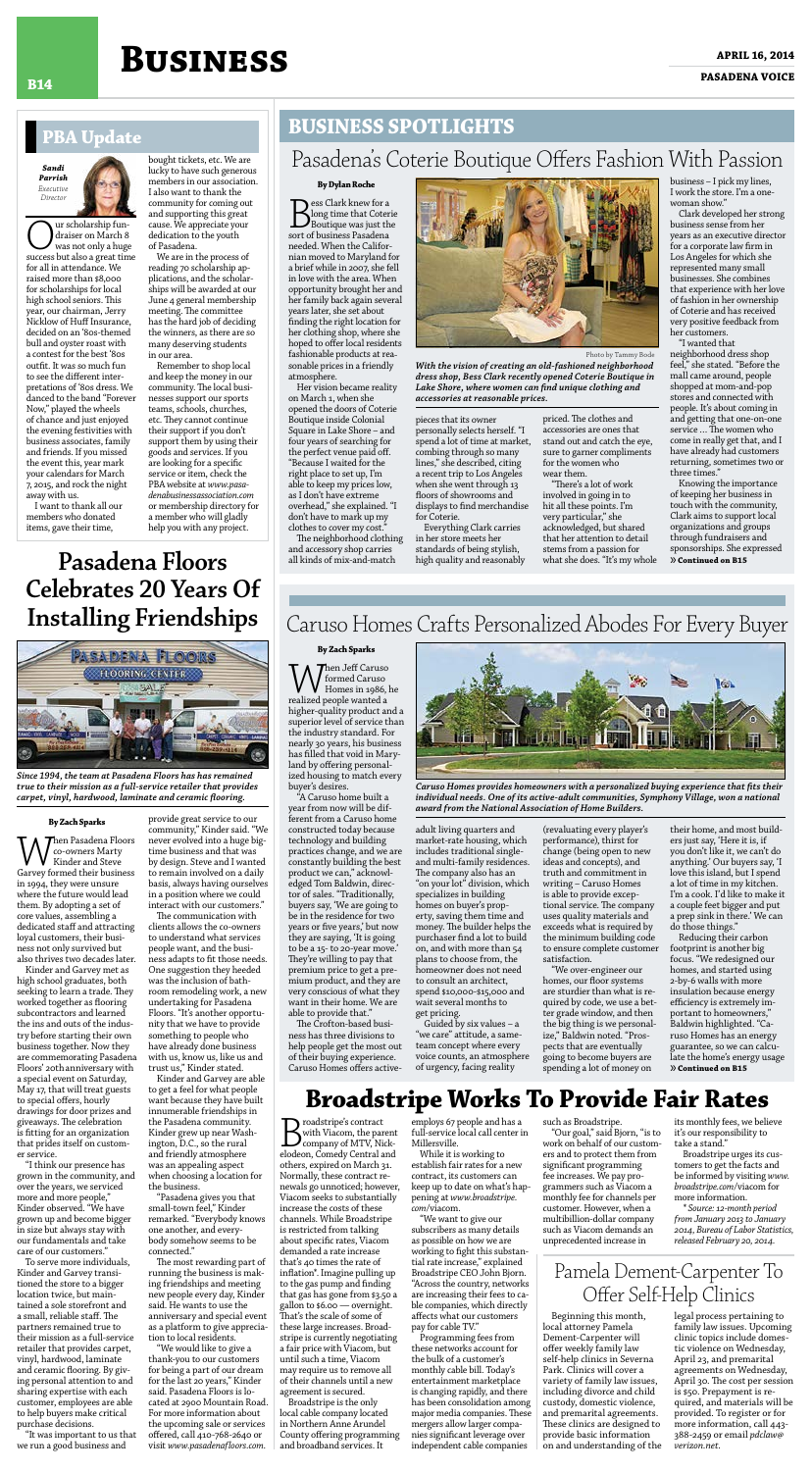a desire to help school groups at Chesapeake High, noting projects with the band and with the girls' softball and field hockey teams. She hopes in the future to organize fashion shows as fundraisers. "Those are just fun for everyone," she added.

Although she never wants the business to become huge, Clark does hope to see Coterie Boutique open other locations. "I always want to maintain that off-the-beaten path feel, where you're with people and share a common interest – that's what it's all about," she expressed.

Coterie Boutique is located at 4513 Mountain Road and is open Wednesdays from 11:00am to 5:00pm, Fridays and Saturdays from noon to 7:00pm and Sunday from 10:00am to 5:00pm. For more information, call 310-780- 8127 or email *coterieboutique@ outlook.com*.





#### GOING O Not sure where to eat?

#### Let the Voice help!

Coming in June, the Peredens Voice will publish a special Dining Guide, featuring stories and information on all your favorite restaurante in Anne Arundai County, There will also be<br>plenty of discounts, deals and coupons included as well.

> If you'd like to have your business featured in this exclusive publication, call 410-255-5999.

> > **PASADERA VOKE**

P.O. Box 177, Pasadena, MD 21123 410-255-5888

pvnews@pasadenavoice.com www.pasadenavoice.com

fi facebook.com/pasadenavoice **B**@PasadenaVoice

\$25,000 Minimum Deposit



**Arundel Federal Savings Bank sets the right** course for your retirement and savings plans.

\*Annual Percentage Vield effective February 26, 2014. A perialty for early withdrawal on Certificate of Deposit Accounts may be applied, however quintenance or activity fees are not routinely applied to these accounts. If such a fee is applied it will reduce the earnings on the account, interest rates subject to change at any time.

### Severna Park's Only Full-Service **Rental Retirement Community** Don't Miss the Opportunity

- $\blacktriangleright$  A lifestyle full of choices and flexibility, where we focus on possibilities rather than limitations
- Energetic, committed, highly-trained associates
- $\blacktriangleright$  Full calendar of tailored programs address all the dimensions of wellness
- No large entrance fee
- $\checkmark$  Doctors and healthcare professionals are available on site. reducing the burden of getting to and from appointments

Our families tell us that a move to Brightview Severna Park enhances the quality of life for everyone.



ы

Please call Megan or Paul at 410-544-1605 to set up your personal visit. They have helped hundreds of people make senior living decisions they feel great about.

**BRIGHT SEVERNA PARK NT & ASSITED LIVING** 

469 Jumpers Hole Rd. Severna Park, MD 21146 www.BrightviewSevernaPark.com

Offering all forms of Insurance:

Auto . Home . Umbrella . Motorcycle . Renters Boat . Landlord . Business. Contractors . Bonds Worker's Comp<sup>®</sup> Life . Health . Disability

8349 Ritchie Highway Pasadena, MD 21122

> Join Us In Congratulating Nancy for Being Named the SBA's 2014 Maryland Insurance Advocate of the year!

**Nancy Nicklow** Have an insurance question for Nancy? Tweet it to @Hufflnsurance



Right Coverage! Might Price! Might in Pasadena!

Member of Liberty Mutual Group

Everything you need in your local independent insurance agent. Call Huff Insurance today at (410)647-1111 www.Hufflnsurance.com 376266

## *Coterie Boutique Offers Fashion*

#### »**Continued from B14**

… and if the [proprietor] goes over that, we will pay the difference in their utility bill."

The local business has a good reputation, garnering national awards such as America's Best Builder in 2006. One of its large activeadult communities, Symphony Village, was named by the National Association of Home Builders 50+ Housing Council as the Best 50+ Clubhouse Over 6,000 Square Feet. The company also has an A+ rating with the Better Business Bureau. April and May are ideal months for people to check out Caruso Homes because they are having a red-tag sales event

#### through May.

"Buyers are able to take advantage of the year's best savings on quick-delivery homes, which are homes we already have existing that they can build and move in a relatively short amount of time," Baldwin said. "We can help the prospect finance the home through one of the preferred lenders that we have. It's a great time of year for people to buy."

Decorated models are on display in the 17 Caruso Homes communities. For more information about locations, the sale, or the business, call 301-261-0277, go to *www.carusohomes.com* or visit the Facebook page.

#### »**Continued from B14**

## *Caruso Homes Crafts*



Photo by Zach Sparks

*Owner Tom Stuehler joined community leaders in celebrating the ribbon cutting ceremony of Bleue's Bistro, located at 7514 Ritchie Highway in Glen Burnie. Stuehler also owns La Fontaine Bleue, a special-events venue and catering company that has served Marylanders since 1968.*

Bleue's Bistro Brings French Fine Dining To North County

#### **Ribbon Cuttings**





*Gene Lilly Pools and Spas recently hosted a ribbon cutting ceremony to mark their 45th year in business. Owners Gene and Brenda Lilly were joined by family, their staff and area business leaders as they did the honors of cutting the ribbon.*

\$25,000 Minimum Deposit

**FDIC** 

### Gene Lilly Pools And Spas Celebrates 45th Anniversary



*On April 12, Dr. Eric Alexander and the staff at Alexander Animal Hospital welcomed clients and friends to an open house event, which included a meet and greet, refreshments, raffles and family entertainment.*

### **Alexander Animal Hospital Holds Open House**

*Just in time for summer, Tutti Frutti Frozen Yogurt will welcome customers on May 3 for the grand opening of its location at 25 Magothy Bridge Road in Magothy Beach Plaza of Pasadena. From 2:00pm to 7:00pm, guests can enjoy a special offer of buy one, get one free (equal or lesser value) when they check out all the cool deliciousness the new shop has to offer.*

#### **Tutti Frutti Frozen Yogurt To Open May 3**



Photo by Cathy Ford

*On April 5, all Anne Arundel County Public School employees were invited to the 2014 Spring Pre-Retirement Planning Seminar at Severna Park High School, where Mike Steranka of Millersville-based Retirement Planning Services spoke to attendees and educated them on financial planning and how to transition into retirement.*

### RPS Speaks To County School Employees About Retirement